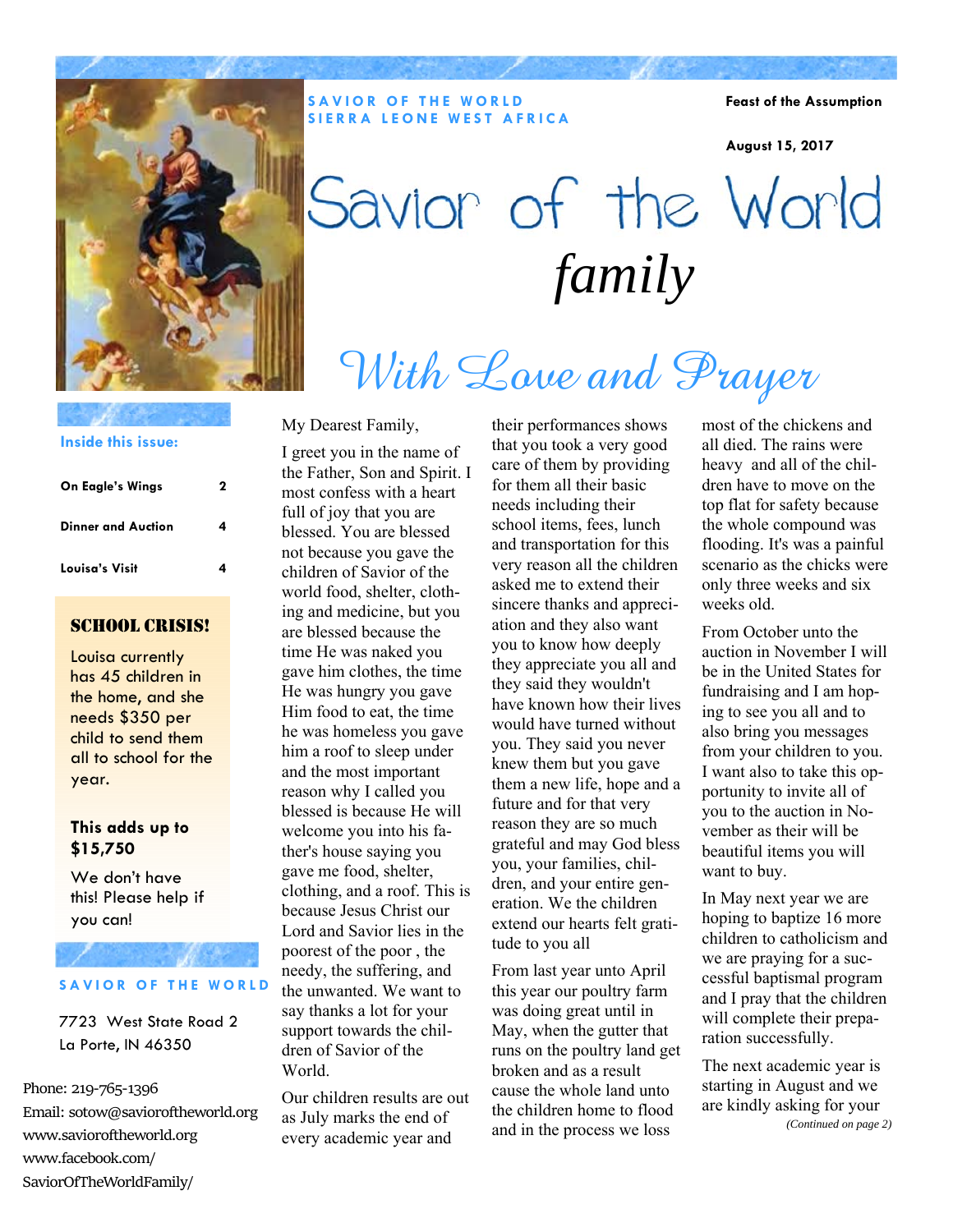



# With Love and Prayer

*(Continued from page 1)* crayons

usual support as we need only \$350 per child for a whole year this cost covers School fees Shoes and sucks **Backpack** Books, pen, pencil, rulers,

Transportation Lunch Uniform And other school charges for the whole year. We are kindly asking for your support may God bless us all.

With Love and prayers

Louisa

and Children.

### **Louisa is coming to visit us!**

**Louisa will be in the US all of October and the first 3 weeks of November.** 

**She will be speaking at the weekend Masses on** 

**October 28-29 in LaPorte: St Joseph, St. Peter, and Sacred Heart** 

**and** 

**November 4-5 at Sacred Heart, Wanatah and St. Mary, Otis** 

**Following the Mass in Wanatah and Otis, we invite you meet Louisa at our free Taste of Africa** 

**Other events will be scheduled—Please check our Facebook page and website** 

**Louisa would be happy to come to talk to your group, school, or meeting. Please contact us to arrange a visit .** 

## **On Eagle's Wings**

 Dear Brothers and Sisters of the Savior of the World Family,

May the Peace of our Lord Jesus be with you, now and always!

Dearest friends, in the Gospel Jesus speaks a compelling parable about the Kingdom of heaven. Jesus compares the Family of God with a mustard seed. A mustard seed is so tiny that even a person with very sharp vision can hardly see it. I have seen the

tree that grows from a mustard seed: indeed its dense foliage and lively shades provide a suitable home for the birds that nestle within its branches.

When one contemplates the mustard tree from the perspective of Jesus who seems to be speaking very favorably of the growth and destiny of this tree, one can begin to contemplate the impact of the quite unexpected transformation from a hardly noticeable seed to a tree making its

presence felt as an expansive resting place – in other words, a home – for those who need a home. May we not consider the birds that crave the security of the mustard tree to be the ones that must flitter from here to there because they have no work to occupy them, no family to embrace them, no soul mate to understand and cherish them? I am referring to people who live in loneliness, who struggle with the sinking feeling that they may die unwanted, friendless, unloved, humiliated, rejected, abandoned, and hopelessly alone.

One bird that receives divine attention in the Bible is the eagle. Mother eagles are faithful to their young when they are learning to fly. The fledglings learn how to fly by practicing on the tree branches. There seem to be moments, however, when they hesitate to fly into a treeless space. The mother eagle instinctually senses her fledgling's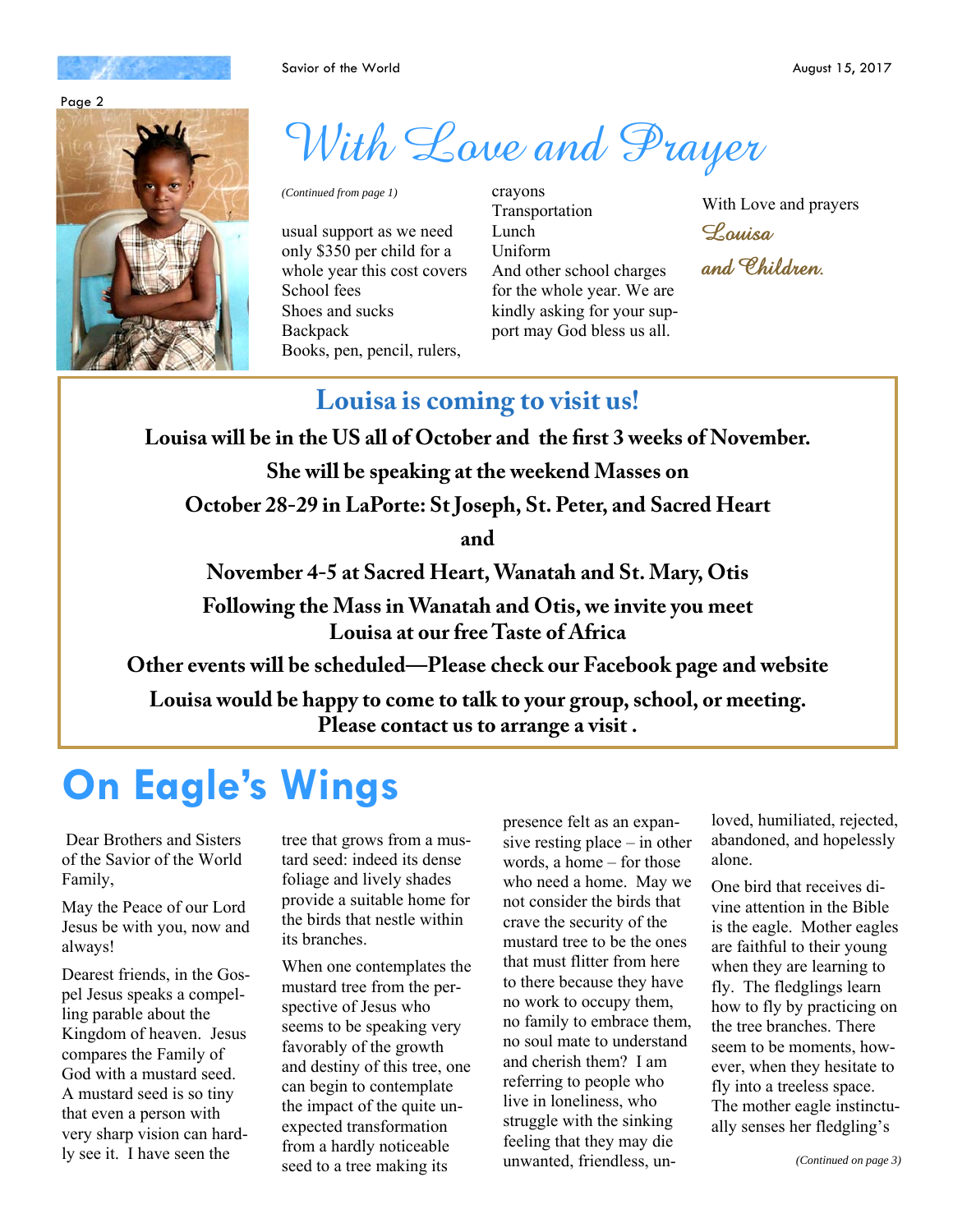Page 3

# **On Eagle's Wings**

hesitation to make its first flight so she gently "pushes" the bird into a mild descent – it is the young one's first experience of being a "bird in flight."

But what about those eagles who do not have a tree or a territory to come back to? Maybe, for example, their food source – usually fish – is no longer available to them in the nearby streams so they must wander a bit. Maybe a storm or other natural catastrophe wipes out their nest and the tree that cradles it. How can the parents, then, teach their young ones to fly?

In the year I was ordained a priest, an observant ornithologist, V. C. Holmgren, issued the following report: "In recent years certain reliable observers have actually seen a parent bird let its young rest for a moment on the feathered back - especially when there was no other roosting place in sight. When an eagle nests on the ledge of a sheerwalled canyon, many feet above the earth, with no jutting tree or protruding rock to break the fall, the quick movement of a mother bird to offer her own back to a frightened fledgling may be the only way to let it live to try its wings again."

This observation supported other discoveries from the

*(Continued from page 2)* 1930s. W. B. Thomas tells us that his guide "could support the belief that the parent birds, after urging and sometimes shoving the youngster into the air, will swoop underneath and rest the struggler for a moment on their wings and back.  $\cdot$ ..."

> One of America's great ornithologists, Arthur Cleveland Bent, gave the following report: "The mother started from the nest in the crags and, roughly handling the youngster she allowed him to drop, I should say, about ninety feet; then she would swoop down under him, wings spread, and he would alight on her back. She would soar to the top of the range with him and repeat the process. Once perhaps she waited fifteen minutes between flights. I should say the farthest she let him fall was a hundred and fifty feet. My father and I watched him, spellbound, for over an hour."

> We are speaking, dearest friends, precisely of those eagles who live and fly in regions that prove formidable and even lifethreatening to the eagles.

In the Book of Deuteronomy, chapter 32, verses11- 12, the sacred author speaks of God spreading his wings like that of a mother eagle to support and carry the fledglings. Some biblical scholars who are aware that normally

fledgling eagles practice their flying by trying out their wings on tree branches, moving one or two yards at a time and then with a little nudge from their mother begin to fly have doubted the authenticity of the Biblical verse. Yet these scholars failed to notice something very important: we who have the privilege of knowing Savior of the World Family Center do not fail to notice this important phenomenon. What is it?

It is the fact that in the Bible God is not just referring to normal people living ordinary situations. God is not speaking of the eagles who have the opportunity to build their nests in the high canopy trees. God is speaking, rather, of those people who live on the fringe, on the cliffs and in the crags, who live in fear and worry, who live a life saturated with pain and anguish. They are those brothers and sisters in the human family who live high in the notches of the precipice where the luxury of a tree or a tiny plateau is not to be found. They have no place to spread their wings in freedom and confidence. They are the ones who can fly with dignity, grace, fortitude and freedom only when someone is ready to catch them as they fall again and again and again and again. And that someone is God, Jesus Christ, Savior of the

### World.

Louisa and her family have been living with great trust in God's eternal desire to catch the children who without Savior of the World could easily sink into an unnecessary moodiness and an all-toopervasive bitterness. The Savior of the World Family is the set of wings that God has chosen to give His children the joy of a Father's love and the tenderness of a Mother's embrace. Within the Hearts of Jesus and Mary, you, the sponsors, donors, benefactors and patrons of this family continue to inspire the children with great hope and assurance: you are there for them. You give them dignity and confidence to spread their wings and rise forward to upcoming challenges with great hope and expectation.

We thank our Lord God that he is ready to carry us, along with the children of the Savior of the World, on his eagle wings spread out with riveting power as he transports us – each and every one of us – with a majestic and gracious love towards the otherwise inaccessible heights of eternal life in heaven. Amen.

Fr. Umuhozanimana